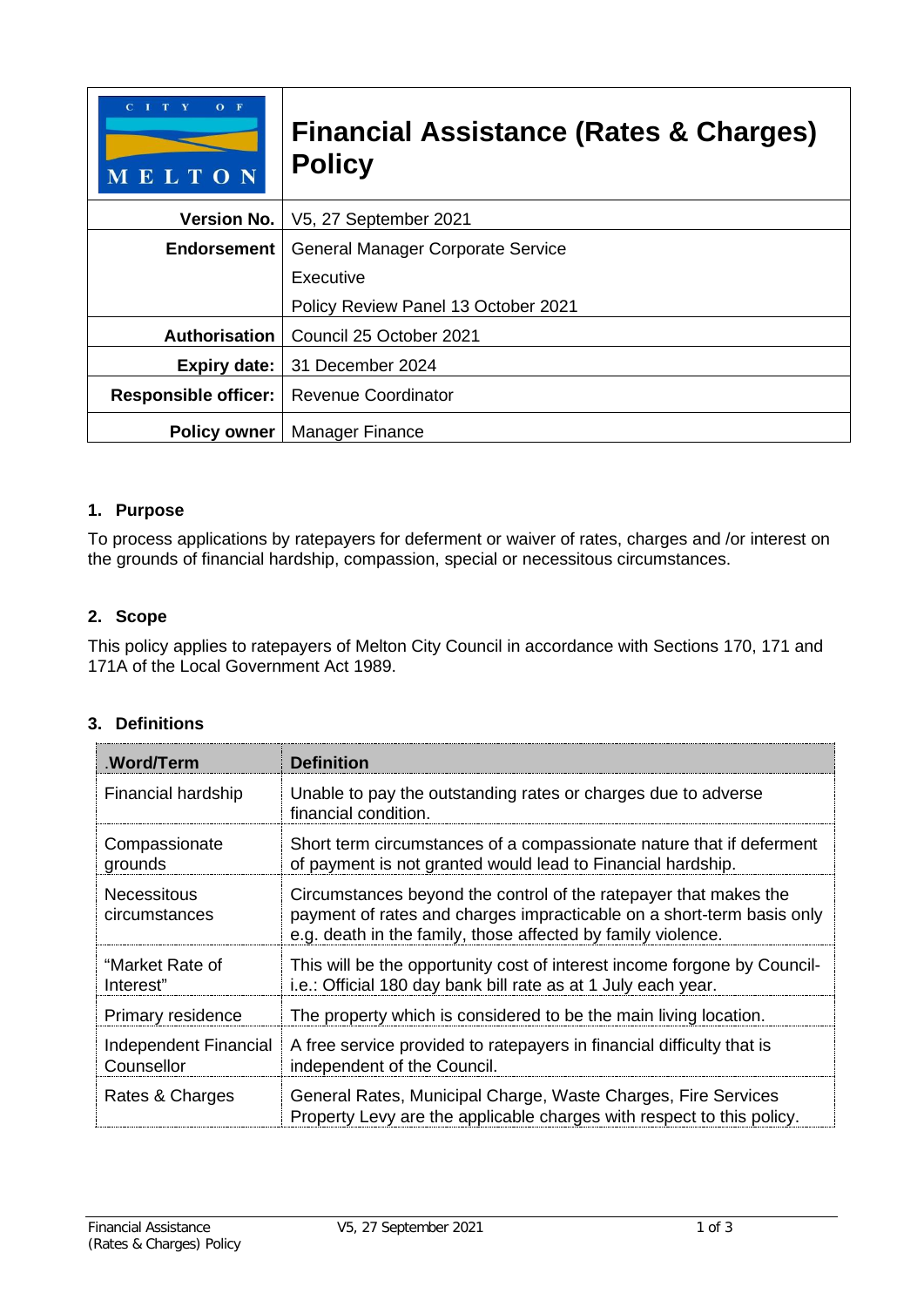## **4. Policy**

#### **4.1 Deferring of Rates and Charges –Section 170 of the Act**

Ratepayers may have rates and charges, or part thereof, deferred although rates and charges will continue to be levied subject to compliance with the following conditions and approval by the Chief Executive, General Manager Corporate Services or Manager Finance:

- Available only to individuals experiencing hardship with regard to the rates on their primary residence
- The ratepayer must be experiencing undue and unavoidable hardship, including but not limited to those affected by family violence and mental health.
- The applicant to provide additional information such as Concession Card issued under State Concession Act, evidence of low income, Centrelink Healthcare Card etc. Where there are mitigating circumstances and documented evidence can't be provided, Council will look to make assessment of hardship via other means.
- Council is satisfied on the application of the ratepayer that the payment of rates and charges will cause undue hardship to the ratepayer
- Interest on deferred rates will be levied at the "market rate", rather than the penalty interest rate
- Council may defer payment or part payment for such period as Council thinks fit.

#### **4.2 Waiving of Rates and Charges – Section 171 of the Act**

Ratepayers may have rates and charges, or part thereof, waived subject to following conditions and approval by Council or by delegated authority:

- Available only to individuals experiencing hardship with regard to the rates on their primary residence
- Ratepayer is an eligible recipient within the meaning of State Concessions Act 2004
- The applicant is under Financial hardship and be able to provide additional information to prove hardship on a needs basis. Where there are mitigating circumstances and documented evidence can't be provided, Council will look to make assessment of hardship via other means
- Maximum of 30% of the current years rates and charges, with a minimum waiver of \$100 per property per year due to financial hardship
- Waiver must be recommended by an independent financial counsellor, unless Council determines (in its sole discretion) that there are exceptional mitigating circumstances justifying why an independent financial counsellor recommendation should not be obtained.

## **4.3 Waiving of Interest – Section 171A of the Act**

Ratepayers may have interest or part thereof, waived where they have demonstrated compassionate grounds for a payment being late and/ or financial hardship subject to compliance of the following conditions and approved by General Manager, Corporate Services or Manager Finance:

- Ratepayer experiencing undue financial hardship (in necessitous circumstances)
- Ratepayer is on a payment arrangement to catch up the outstanding rates and charges
- Maximum of 12 months waiver.